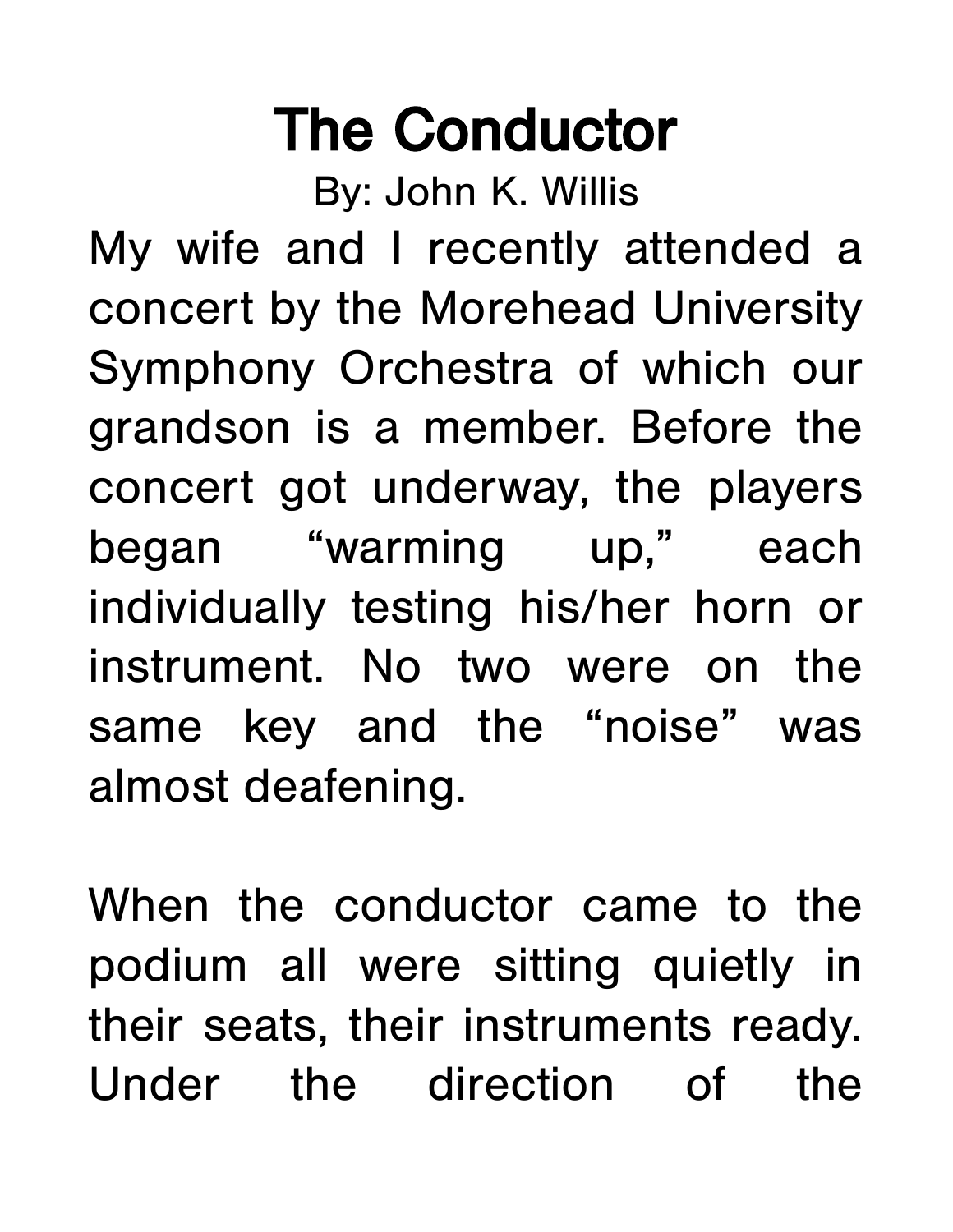conductor the orchestra became as one. The music was in perfect harmony and marvelously beautiful. It was evident they had practiced often. The conductor had taught them well, and they obeyed his every command. When the concert ended, the audience gave them a standing ovation.

The concert reminded me of the relation of Christ and His church. When everyone does his or her own spiritual "thing" the result is chaos. We can see that in the religious world today. Thousands of denominations march to their own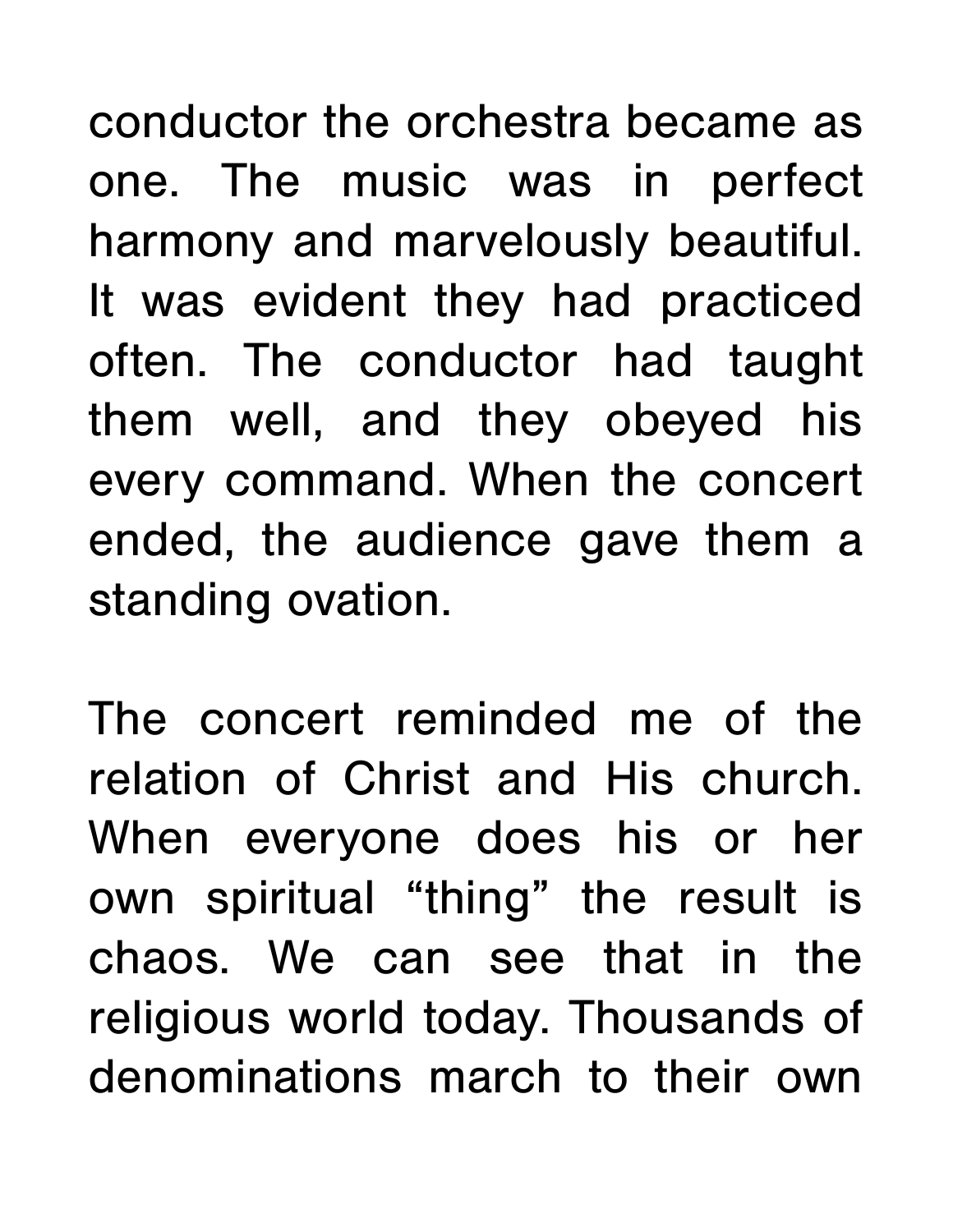man-made creeds and beliefs. The "sound" of such efforts must make a terrible noise in the Lord's ears.

Only when we all follow the true Conductor (Christ), will there be perfect spiritual harmony on earth. Then the teachings in all assemblies would be the same simple gospel of salvation given by Christ and recorded by men inspired by the Holy Spirit (Gal. 1: 6-9; Eph. 1: 13, 3: 5-6). all would be in "one accord" just as the disciples were in the first century (Acts 2: 44-47). The "melody" that would go up to heaven would be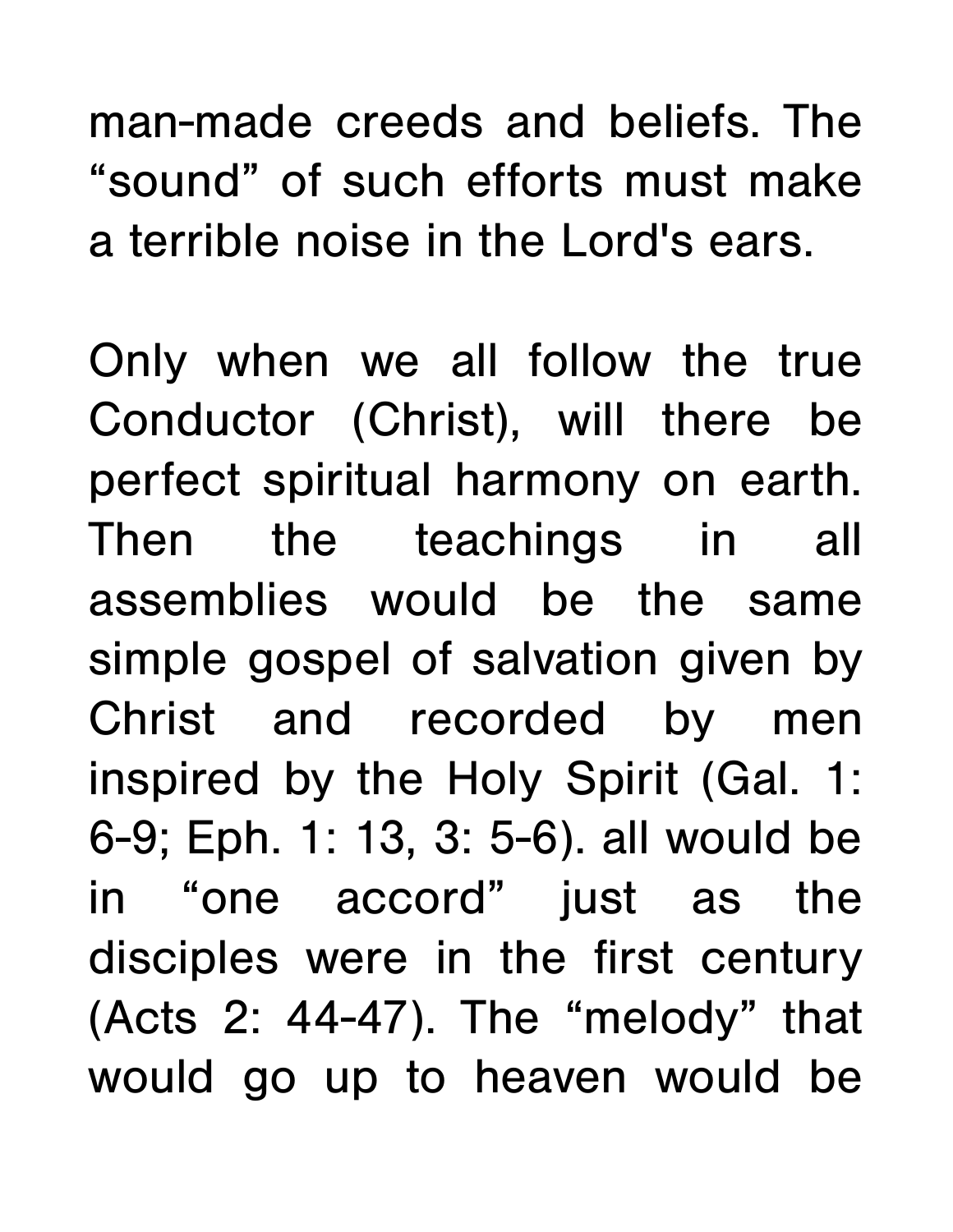beautiful. It would surely bring tears of joy to the "Conductor" who gave his life that we could be one in Him.

We all fail at times. The orchestra practiced many hours to prepare for their concert. We too must keep striving to do the Lord's will. One off-key player in an orchestra can ruin a performance. In the church one disgruntled or "out-of-tune" Christian can result in discord, confusion, and lost souls.

There is only one true Conductor of the church. Let us follow is lead, and may His will ever be done in all